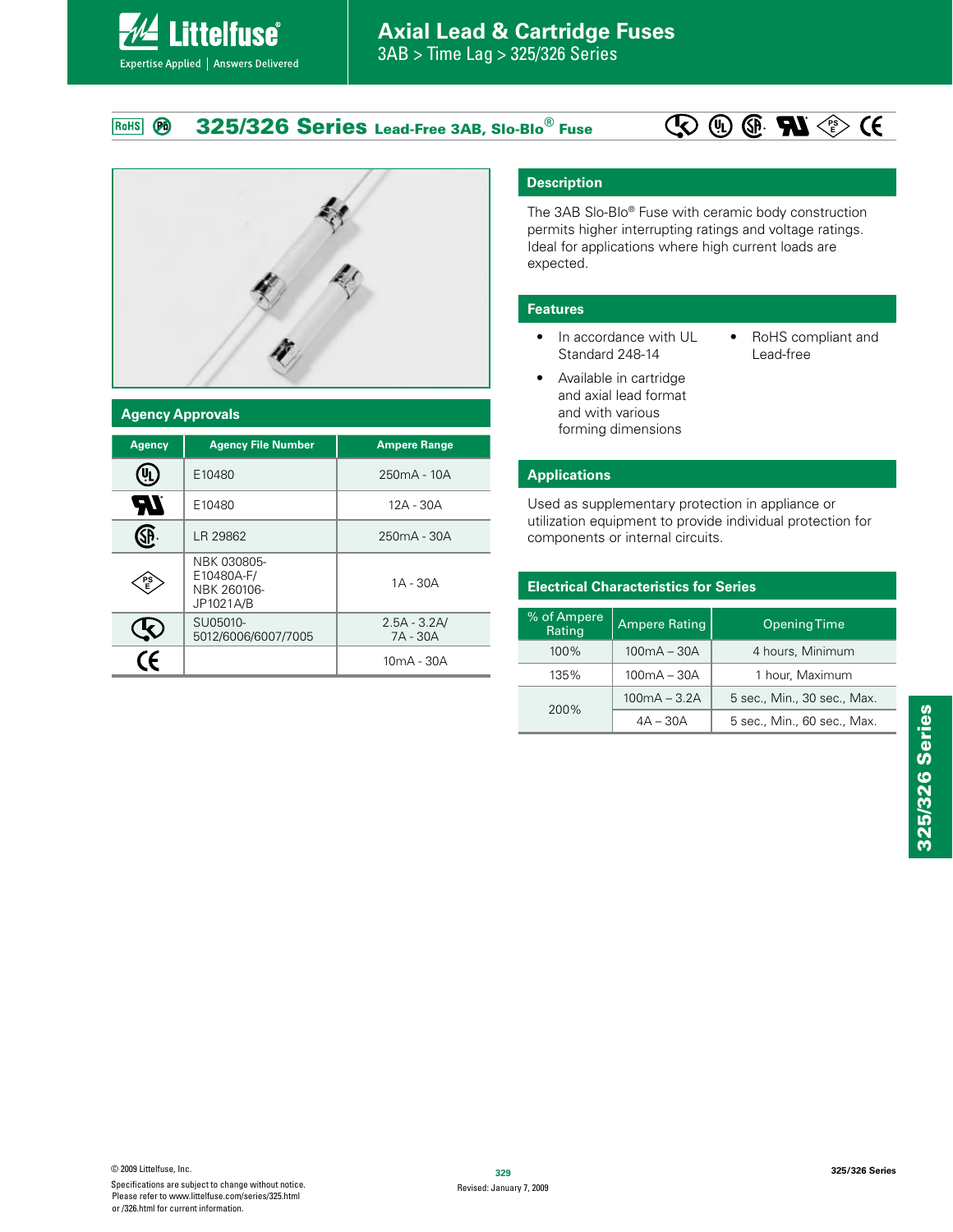## **Interproduction Interacts Axial Lead & Cartridge Fuses**

 $3AB >$ Time Lag  $> 325/326$  Series



## **Electrical Characteristic Specifications by Item**

|          | Ampere         | Voltage       |                             | <b>Nominal Cold</b>  | Nominal                                                | <b>Agency Approvals</b>                                                        |             |              |                           |                           |                           |
|----------|----------------|---------------|-----------------------------|----------------------|--------------------------------------------------------|--------------------------------------------------------------------------------|-------------|--------------|---------------------------|---------------------------|---------------------------|
| Amp Code | Rating<br>(A)  | Rating<br>(V) | Interrupting<br>Rating      | Resistance<br>(Ohms) | <b>Melting</b><br>1 <sup>2</sup> t(A <sup>2</sup> sec) | $\left\langle \begin{matrix} \text{PS} \ \text{ES} \end{matrix} \right\rangle$ | <b>AT</b>   | ®.           | $\circledR$               | $\epsilon$                | Ŀ                         |
| .010     | 0.01           | 250           |                             | 3324.8000            | 0.00148                                                |                                                                                |             |              |                           | X                         |                           |
| .031     | 0.031          | 250           |                             | 332.5000             | 0.0110                                                 |                                                                                |             |              |                           | X                         |                           |
| .062     | 0.062          | 250           |                             | 91.7000              | 0.0276                                                 |                                                                                |             |              |                           | $\mathsf X$               |                           |
| .100     | 0.1            | 250           |                             | 33.5500              | 0.0870                                                 |                                                                                |             |              |                           | X                         |                           |
| .125     | 0.125          | 250           | 100A@250Vac                 | 22.4500              | 0.100                                                  |                                                                                |             |              |                           | $\boldsymbol{\mathsf{X}}$ |                           |
| .150     | 0.15           | 250           |                             | 15.4500              | 0.143                                                  |                                                                                |             |              |                           | X                         |                           |
| .175     | 0.175          | 250           |                             | 8.9200               | 0.220                                                  |                                                                                |             |              |                           | $\boldsymbol{\mathsf{X}}$ |                           |
| .187     | 0.187          | 250           |                             | 7.7250               | 0.230                                                  |                                                                                |             |              |                           | $\mathsf X$               |                           |
| .200     | 0.2            | 250           |                             | 6.7700               | 0.213                                                  |                                                                                |             |              |                           | $\boldsymbol{\mathsf{X}}$ |                           |
| .250     | 0.25           | 250           |                             | 4.4300               | 0.432                                                  |                                                                                |             | X            | X                         | X                         |                           |
| .300     | 0.3            | 250           |                             | 3.2200               | 0.690                                                  |                                                                                |             | X            | X                         | X                         |                           |
| .375     | 0.375          | 250           |                             | 2.1550               | 1.20                                                   |                                                                                |             | X            | X                         | X                         |                           |
| .400     | 0.4            | 250           |                             | 1.9350               | 1.33                                                   |                                                                                |             | X            | X                         | $\mathsf X$               |                           |
| .500     | 0.5            | 250           |                             | 1.3000               | 2.50                                                   |                                                                                |             | X            | X                         | X                         |                           |
| .600     | 0.6            | 250           |                             | 0.9495               | 3.90                                                   |                                                                                |             | X            | X                         | X                         |                           |
| .700     | 0.7            | 250           |                             | 0.7215               | 6.42                                                   |                                                                                |             | X            | X                         | X                         |                           |
| .750     | 0.75           | 250           |                             | 0.6410               | 7.00                                                   |                                                                                |             | X            | X                         | $\boldsymbol{\mathsf{X}}$ |                           |
| .800     | 0.8            | 250           | 100A@250Vac                 | 0.5725               | 8.20                                                   |                                                                                |             | X            | X                         | X                         |                           |
| 001.     | $\mathbf{1}$   | 250           | 10KA@125Vac<br>10KA@125Vdc  | 0.3890               | 16.3                                                   | $\mathsf X$                                                                    |             | $\mathsf X$  | $\mathsf X$               | $\boldsymbol{\mathsf{X}}$ |                           |
| 01.2     | 1.2            | 250           |                             | 0.2860               | 22.0                                                   | $\mathsf X$                                                                    |             | X            | X                         | X                         |                           |
| 1.25     | 1.25           | 250           |                             | 0.2680               | 24.0                                                   | $\mathsf X$                                                                    |             | X            | $\boldsymbol{\mathsf{X}}$ | X                         |                           |
| 01.5     | 1.5            | 250           |                             | 0.1975               | 40.1                                                   | X                                                                              |             | X            | X                         | X                         |                           |
| 01.6     | 1.6            | 250           |                             | 0.1760               | 45.0                                                   | $\mathsf X$                                                                    |             | $\mathsf X$  | X                         | $\mathsf X$               |                           |
| 002.     | $\overline{2}$ | 250           |                             | 0.1210               | 80.0                                                   | X                                                                              |             | X            | X                         | X                         |                           |
| 02.5     | 2.5            | 250           |                             | 0.0835               | 136.0                                                  | X                                                                              |             | X            | X                         | X                         | $\boldsymbol{\mathsf{X}}$ |
| 02.8     | 2.8            | 250           |                             | 0.0695               | 170.0                                                  | X                                                                              |             | X            | X                         | X                         | X                         |
| 003.     | 3              | 250           |                             | 0.0605               | 200.0                                                  | $\mathsf X$                                                                    |             | X            | X                         | X                         | $\boldsymbol{\mathsf{X}}$ |
| 03.2     | 3.2            | 250           | 100A@250Vac<br>100KA@125Vac | 0.0539               | 214.0                                                  | X                                                                              |             | X            | X                         | X                         | X                         |
| 004.     | 4              | 250           |                             | 0.0761               | 9.71                                                   | $\mathsf X$                                                                    |             | $\mathsf X$  | $\mathsf X$               | $\mathsf X$               |                           |
| 005.     | 5              | 250           |                             | 0.0522               | 25.0                                                   | X                                                                              |             | X            | X                         | X                         |                           |
| 6.25     | 6.25           | 250           | 400A@250Vac                 | 0.0346               | 60.4                                                   | X                                                                              |             | X            | X                         | X                         |                           |
| 007.     | 7              | 250           | 10KA@125Vac                 | 0.0227               | 47.3                                                   | X                                                                              |             | X            | X                         | X                         | X                         |
| 008.     | 8              | 250           |                             | 0.0193               | 67.1                                                   | $\times$                                                                       |             | X            | $\mathsf X$               | X                         | $\times$                  |
| 010.     | $10$           | 250           |                             | 0.0132               | 137                                                    | X                                                                              |             | X            | X                         | X                         | X                         |
| 012.     | 12             | 250           |                             | 0.0067               | 129                                                    | $\mathsf X$                                                                    | $\mathsf X$ | $\times$     |                           | $\mathsf X$               | $\times$                  |
| $012.*$  | 12             | 250           |                             | 0.0011               | 445                                                    |                                                                                | X           | $\mathsf{X}$ |                           | X                         |                           |
| 015.     | 15             | 250           | 400A@250Vac                 | 0.0050               | 245                                                    | $\mathsf X$                                                                    | X           | $\mathsf X$  |                           | X                         | X                         |
| $015.*$  | 15             | 250           | 10KA@125Vac<br>500A@60Vdc   | 0.0083               | 760                                                    |                                                                                | $\mathsf X$ | $\mathsf X$  |                           | X                         |                           |
| 020.     | 20             | 250           |                             | 0.0034               | 575                                                    | $\mathsf X$                                                                    | X           | $\times$     |                           | $\boldsymbol{\mathsf{X}}$ | X                         |
| $020.*$  | 20             | 250           |                             | 0.0042               | 1900                                                   |                                                                                | X           | X            |                           | X                         |                           |
| 025.     | 25             | 125           | 400A@125Vac                 | 0.0024               | 1030                                                   | $\mathsf X$                                                                    | $\times$    | $\times$     |                           | X                         | $\times$                  |
| 030.     | 30             | 125           | 10KA@60Vdc<br>600A@125Vdc   | 0.0019               | 1690                                                   | X                                                                              | X           | X            |                           | X                         | X                         |

\*Higher I<sup>2</sup>t version available. 0325020.MXDP nominal I<sup>2</sup>t is 2507 A<sup>2</sup> Sec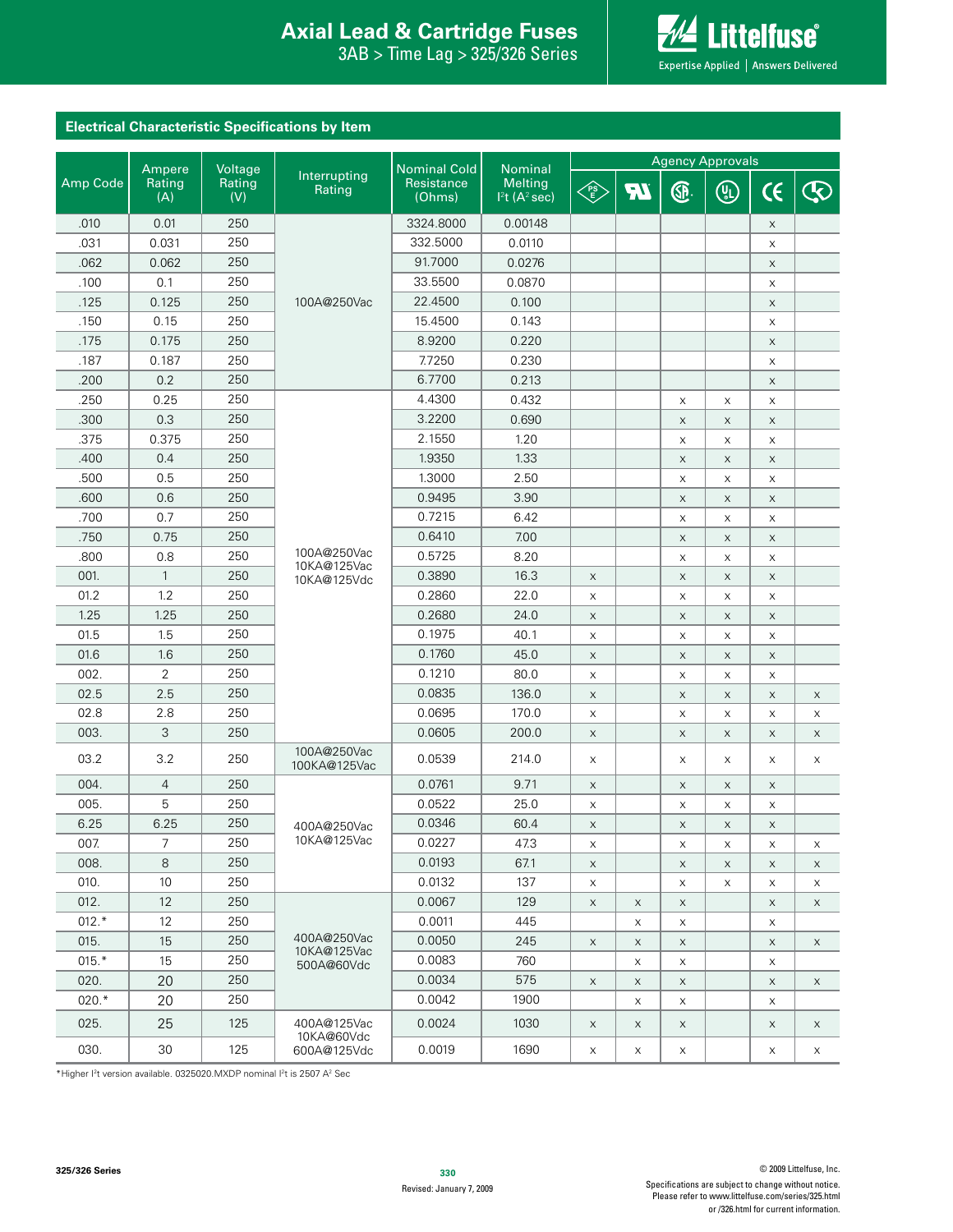# **Axial Lead & Cartridge Fuses**

**Average Time Current Curves**

3AB > Time Lag > 325/326 Series

#### **Temperature Rerating Curve**

Expertise Applied | Answers Delivered

**Littelfuse**®



**0.05 0.1 1 100 1000 1.0A 1.5A 2.0A 2.5A 3.0A 3.5A 4.0A 5.0A .375A .500A .750A 6.25A 7.0A 8.0A 10.0A 12.0A 15.0A 20.0A 25.0A 30.0A 1000 100 10** TIME IN SECONDS **TIME IN SECONDS 1 0.1 0.01 10 CURRENT IN AMPERES**

### **Soldering Parameters - Wave Soldering**



#### **Recommended Process Parameters:**

| <b>Wave Parameter</b>                                | <b>Lead-Free Recommendation</b>   |  |  |  |
|------------------------------------------------------|-----------------------------------|--|--|--|
| Preheat:<br>(Depends on Flux Activation Temperature) | (Typical Industry Recommendation) |  |  |  |
| Temperature Minimum:                                 | $100^\circ$ C                     |  |  |  |
| Temperature Maximum:                                 | $150^\circ$ C                     |  |  |  |
| Preheat Time:                                        | 60-180 seconds                    |  |  |  |
| Solder Pot Temperature:                              | 260° C Maximum                    |  |  |  |
| Solder DwellTime:                                    | 2-5 seconds                       |  |  |  |

#### **Recommended Hand-Solder Parameters:**

Solder Iron Temperature: 350° C +/- 5°C Heating Time: 5 seconds max.

#### **Note: These devices are not recommended for IR or Convection Reflow process.**